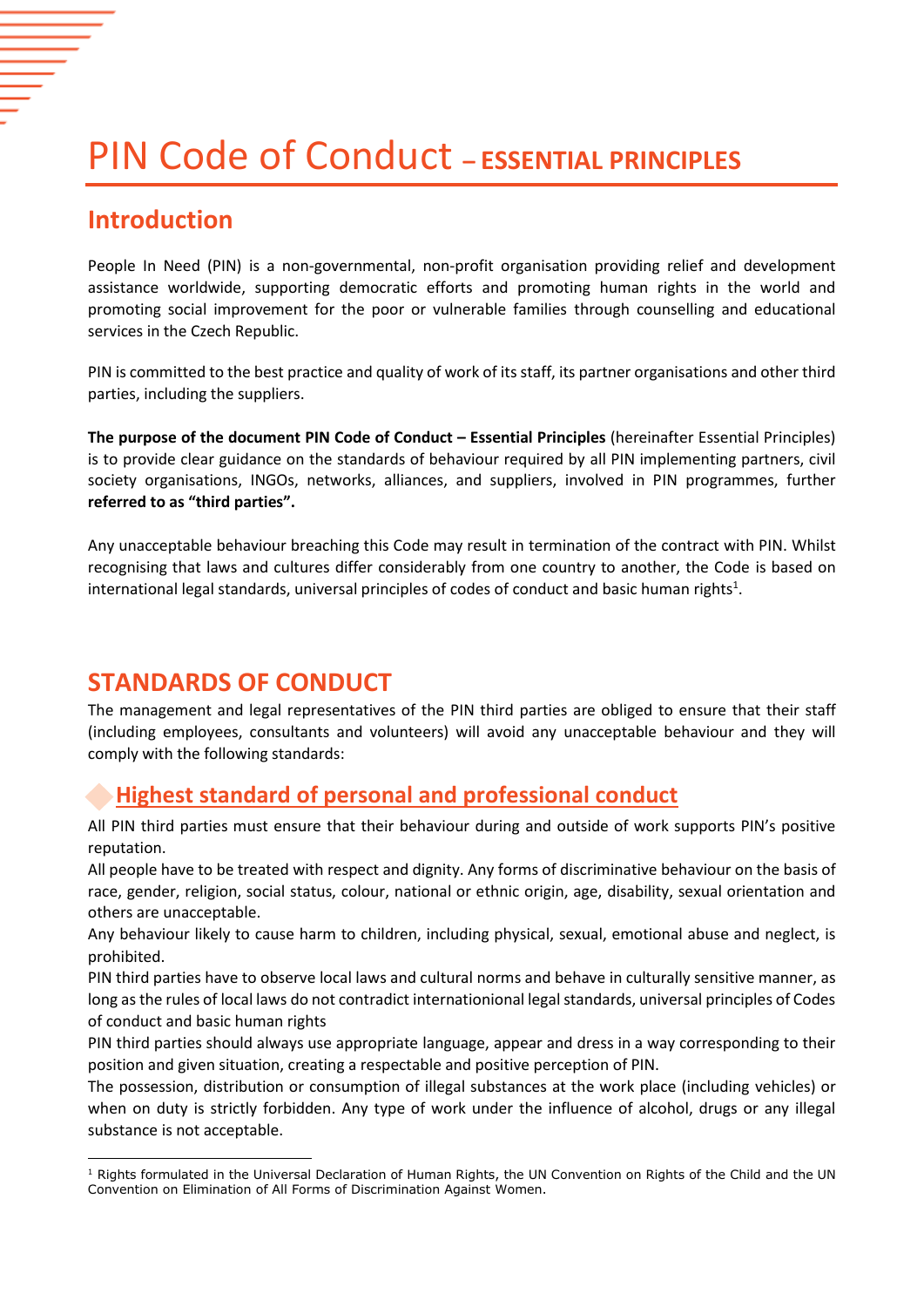# **No involvement in activities which are illegal or might compromise the work of PIN**

- Taking part or supporting any illegal or criminal activities is unacceptable. This principle does not apply to activities designated as illegal by state authorities if such activities are expression of promotion of basic human rights.
- Abuse or exploitation of children or adults in any way or any activities contravening basic human rights are forbidden.
- Any other inappropriate behaviour or action that might jeopardise PIN's reputation must be avoided.
- In case a PIN third party (or its staff) is subject to **criminal prosecution** they are obliged to inform their PIN Focal Point immediately.
- Direct or indirect support of terrorism or any cooperation with the sanctioned entities

### **No corruption and no conflicts of interest**

#### **No corrupt or fraudulent behaviour is acceptable.**

**PIN third parties have to avoid any situation where personal interests could be in conflict with the interests of PIN.** 

### **Corruption**

Corruption is an abuse of the entrusted power for the private advantage of any person. This includes offering, giving, demanding or receiving financial or material gifts, loans, rewards, provisions or any other advantages from/to a third person as incentive to achieve something which is dishonest, illegal or breaching confidence within the framework of contractual relations. This refers in particular to:

- Bribery and the acceptance of bribes, excessive gifts or favours in return for PIN support, goods or services
- Granting and receiving advantages, including return parts of contractual payments ("kickbacks")
- ◆ Facilitation payments
- Fraud and embezzlement (utilization of the entrusted funds for personal use)
- ◆ Agreements reducing competition
- ◆ Extortion and money laundering

#### **Fraud**

Fraud is a theft or misuse of funds or other resources, which may or may not also involve misstatement of financial documents or records to conceal the theft or misuse. Examples of fraud include, but are not limited to, the following:

- ◆ Theft of funds or any other PIN property
- ◆ Falsification of costs or expenses
- ◆ Forgery or alteration of documents
- ◆ Destruction or removal of records
- $\bullet$  Inappropriate use of project assets or funds
- Seeking or accepting cash, gifts or other benefits from third parties in exchange for preferment of the third parties in their dealings with PIN
- ◆ Blackmail or extortion
- ◆ Paying of excessive prices or fees to third parties with the aim of personal gain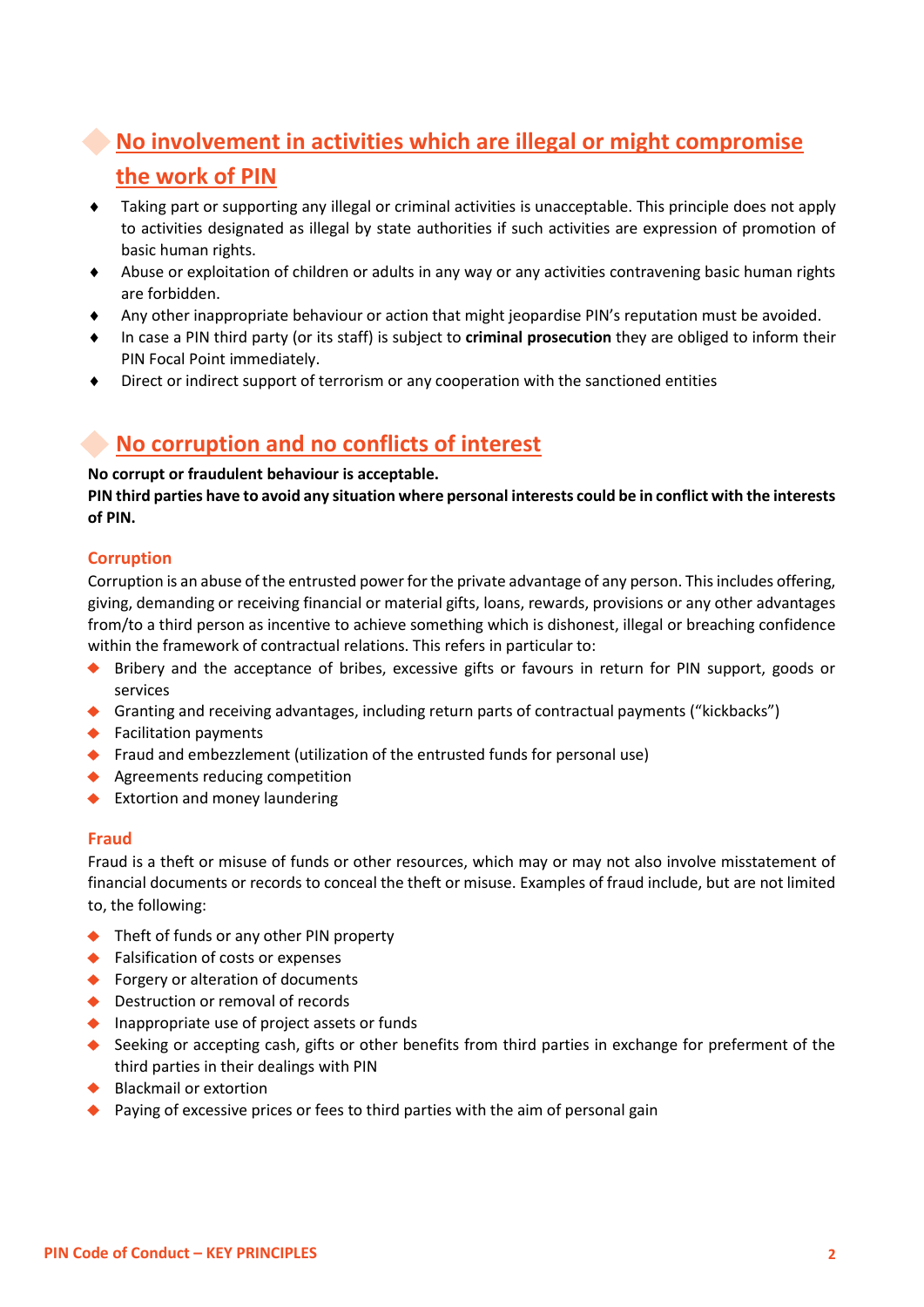### **Procedures for resolving conflict of interests**

All PIN third parties have a duty to primarily avoid entering into any conflict of interest. In case such a situation is or might be likely to happen, every PIN third party has to acknowledge this fact as soon as possible to their PIN focal point for further consultation. Failing to do so may result in disciplinary or contractual measures.

Several options are available for mitigation of conflict of interests or mitigation of consequential risks. It is up to the decision of relevant supervisor to choose the adequate means of resolving the given situation.

### **No bullying, harassment, discrimination, intimidation or abuse**

Actions of PIN third parties should be fair and honest. All people have to be treated with dignity and respect and PIN third parties must never engage in any humiliating, degrading or exploitative behaviour. Any form of physical violence - unless in self-defence – is unacceptable and will lead to immediate dismissal. The use of inappropriate, violent or offensive language in oral or written form towards others is not acceptable.

#### **No Trafficking in persons**

Trafficking in persons means the recruitment, transportation (including failure to provide return transportation), transfer, harbouring or receipt of persons, by means of the threat or use of force or other forms of coercion, if abduction, of fraud, of deception, of abuse of power or of a position of vulnerability or of the giving or receiving of payments or benefits to achieve the consent of a person having control over another person, for the purpose of exploitation.

#### **No Modern Slavery**

Modern slavery refers to situations where one person has taken away another person's freedom – their freedom to control their body, their freedom to choose to refuse certain work or to stop working – so that they can be exploited. Freedom is taken away by threats, violence, coercion, abuse of power and deception.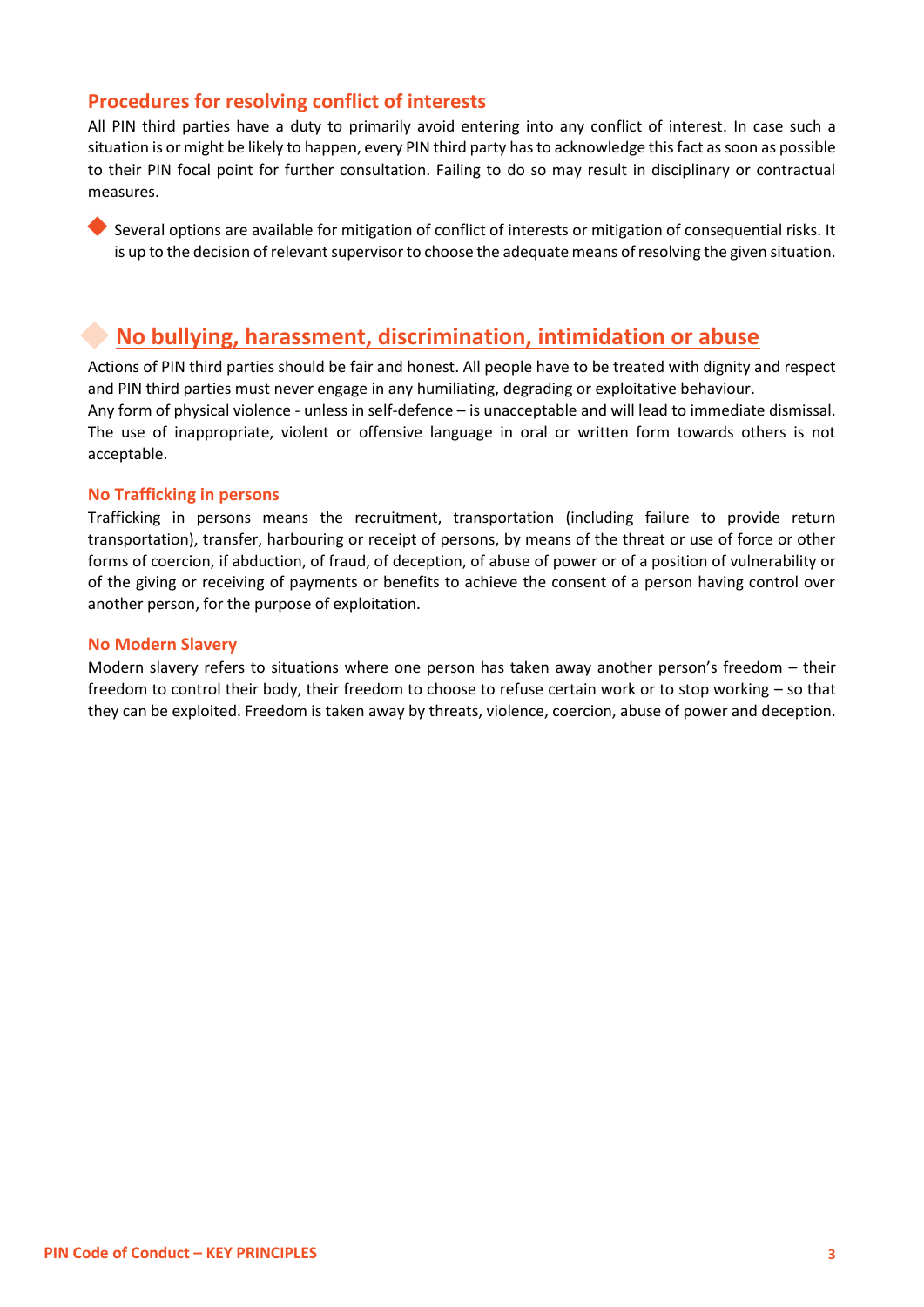# **No sexual exploitation, abuse and harassment**

In order to protect the most vulnerable adults and children, and to ensure the integrity of PIN international activities, the following six Core Principles must be adhered to:

- 1. Child abuse and sexual exploitation, abuse and harassment by PIN third parties constitute acts of gross misconduct and are therefore grounds for termination of contract or legal action.
- 2. Sexual activity with children (persons under the age of 18) is prohibited regardless of the age of the majority or age of consent locally. Mistaken belief in the age of the child is not a defence.
- 3. Exchange of money, employment, goods, or services for sex, including sexual favours or other forms of humiliating, degrading or exploitative behaviour by PIN third party staff is prohibited. This includes the exchange of assistance that is due to program participants.
- 4. Sexual relationship between the third-party staff and the recipient of assistance from the PIN project, who directly benefits from the delivery made by the third party can be based on inherently unequal power dynamics and may undermine the credibility of PIN and its work. As such, PIN considers it unacceptable.
- 5. Where a PIN third party staff develops concerns or suspicions regarding sexual abuse, harassment or exploitation and child abuse by a fellow worker, whether in PIN or not, he or she must immediately report such concerns via the established agency reporting mechanisms.
- 6. PIN third parties are obliged to create and maintain an environment that prevents child abuse and sexual exploitation, abuse and harassment.

# **No child abuse**

Keeping in mind that behaviour and actions taken towards children need additional sensitivity, it is important to highlight behaviour that should be observed and/or avoided **when in direct contact with children**.

### **PIN third parties must**

- Treat children with dignity and respect regardless of ethnicity, race, gender, age, language, religion, political or other opinion, disability, or other status.
- ◆ Behave appropriately; make sure that language is moderated in their presence and refrain from adult jokes or comments that may cause discomfort or offence.
- When working in the proximity of children be visible and, wherever possible, ensure presence of another adult.
- **In relation to child labour**, PIN observes the Convention on the Rights of the Child, which stipulates that children's work should not jeopardize any of their other rights, including the right to education, or the right to relaxation and play. At the same time, "state parties shall provide a minimum age for admission to employment ". PIN third parties should therefore act in compliance with the Convention and relevant **legislation in the given country.**
- $\blacklozenge$  Raise voice (report) when having concerns about child's protection and safety.
- When collecting data from children (during assessments, monitoring and evaluation, etc.) reduce the risk of potential harm by using culturally appropriate ways of communication, obtaining informed consent, ensuring confidentiality and not asking about painful experiences. If distressing data has to be obtained, try to use indirect data collection methods and be prepared to refer the distressed child to professional care.
- When getting and/or using **children's images** for visibility purposes (i.e. photographing or filming a child/children):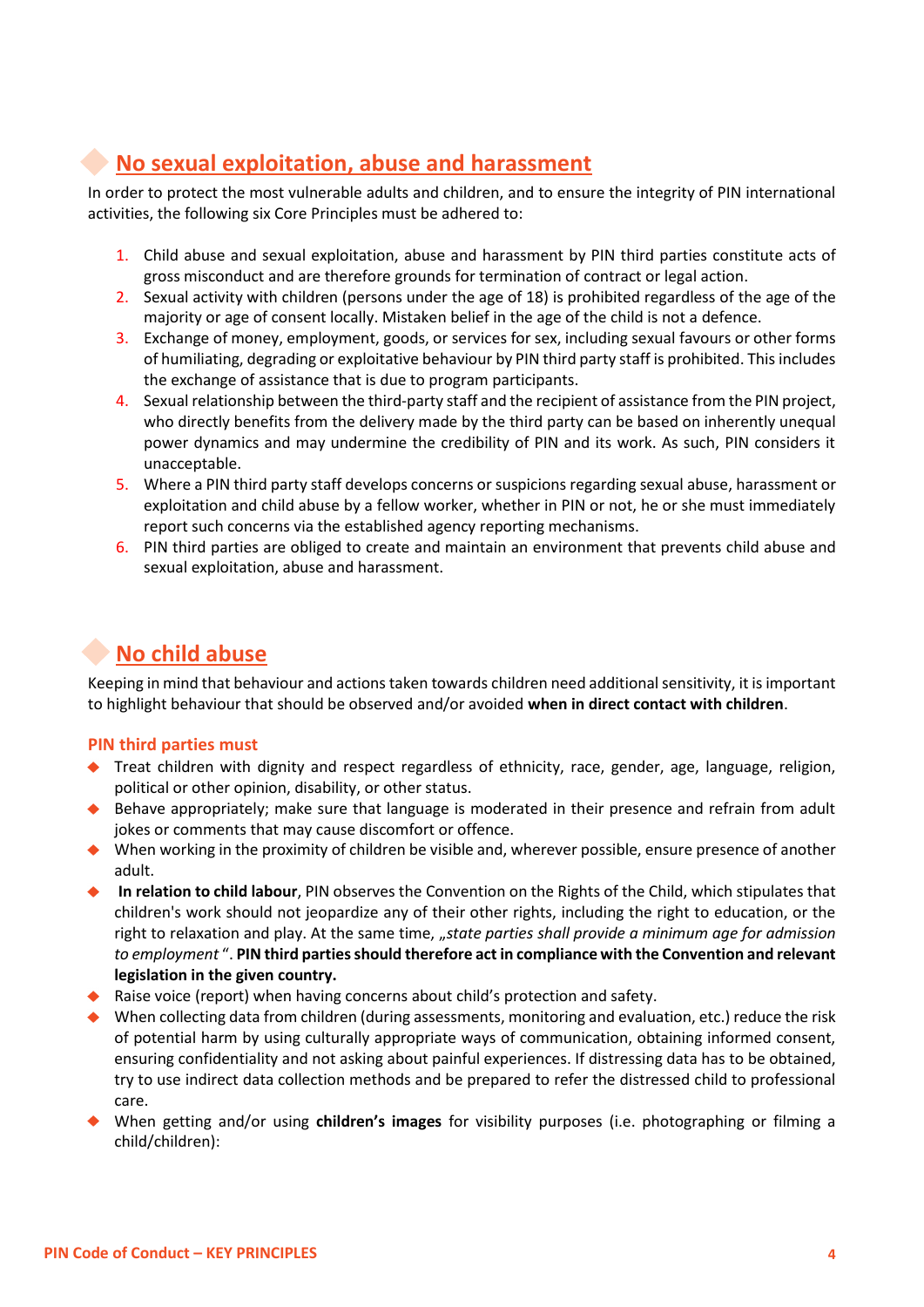- Ensure that the products (e.g. photographs, films, videos) present children in a dignified and ь respectful manner, with children being adequately clothed and not in poses that could be misleading or seen as sexually suggestive
- When taking an image of a particular child for a specific purpose (medialization, advocacy, fundraising, etc.), explain how the product will be used and for that obtain legitimate consent from the child, whenever possible also from a parent or guardian of the child
- Ensure that images of children availed for public use do not reveal any identifying information  $\blacktriangleright$

#### **Staff of PIN's third parties must not:**

- Touch a child in an inappropriate or culturally insensitive manner (personnel in direct medical care positions are to follow International and/or local country industry best practice guidelines)
- Use language or demonstrate behaviour that is harassing, abusive, demeaning, sexually provocative, or culturally insensitive towards children
- Engage children in any form of activity that is demeaning, offensive, sexually provocative, abusive or culturally inappropriate or insensitive
- ◆ Act in ways intended to shame, humiliate, belittle or degrade children, or otherwise perpetrate any form of emotional abuse, discriminate against, show differential treatment, or favour particular children to the exclusion of others.
- ◆ Physically assault or punish children
- ◆ Engage children in any form of sexual activity or acts, including paying for sexual services or acts or child marriage
- ◆ Do things for a child of a personal nature that they can do for themselves (e.g. if PIN supplier's member happens to be involved in any dressing, or undressing of outer clothing, or where there is physical contact of lifting or assisting a child to carry out particular activities). In situations with no other option (e.g. when helping a child with disability), these tasks should only be carried out with a full understanding of parents/guardian and of the children involved. There is a need to be responsive to a child's reactions and if a child is fully dependent, talk with them about what is going to be done and give them choices where possible
- Access child pornography or any inappropriate pictures of children through any medium
- Invite unaccompanied children without their and parent´s or guardian's approval into solitary; places, unless they are at immediate risk of injury or in physical danger
- $\triangle$  Sleep in close proximity to unsupervised unrelated children
- ◆ Hire children for domestic or other labour which is inappropriate given their age or developmental stage and which interferes with their time available for education and recreational activities, or which puts them at risk of injury

### **Responsibility towards PIN asset, resources or information**

PIN third parties are expected to use assets, financial and other resources from PIN project in a responsible and accountable manner, following any other specific guidelines and procedures shared for that purpose. PIN equipment must not be used for any illegal activity, including any form of harassment, intimidation or degrading activities or comments.

With the only exception, where the use of PIN equipment by organizations that PIN supports and that may in fact be involved in activities considered as illegal by some (totalitarian) state authorities)

Any entrusted project goods and services must be used in an appropriate manner. Causing damage intentionally or through gross negligence to any property of PIN or to any property directly connected with the work of PIN is unacceptable.

Any private or confidential information related to PIN's work must not be shared with external personnel verbally, in written form, through media, social networks or otherwise, unless legally required to do so.